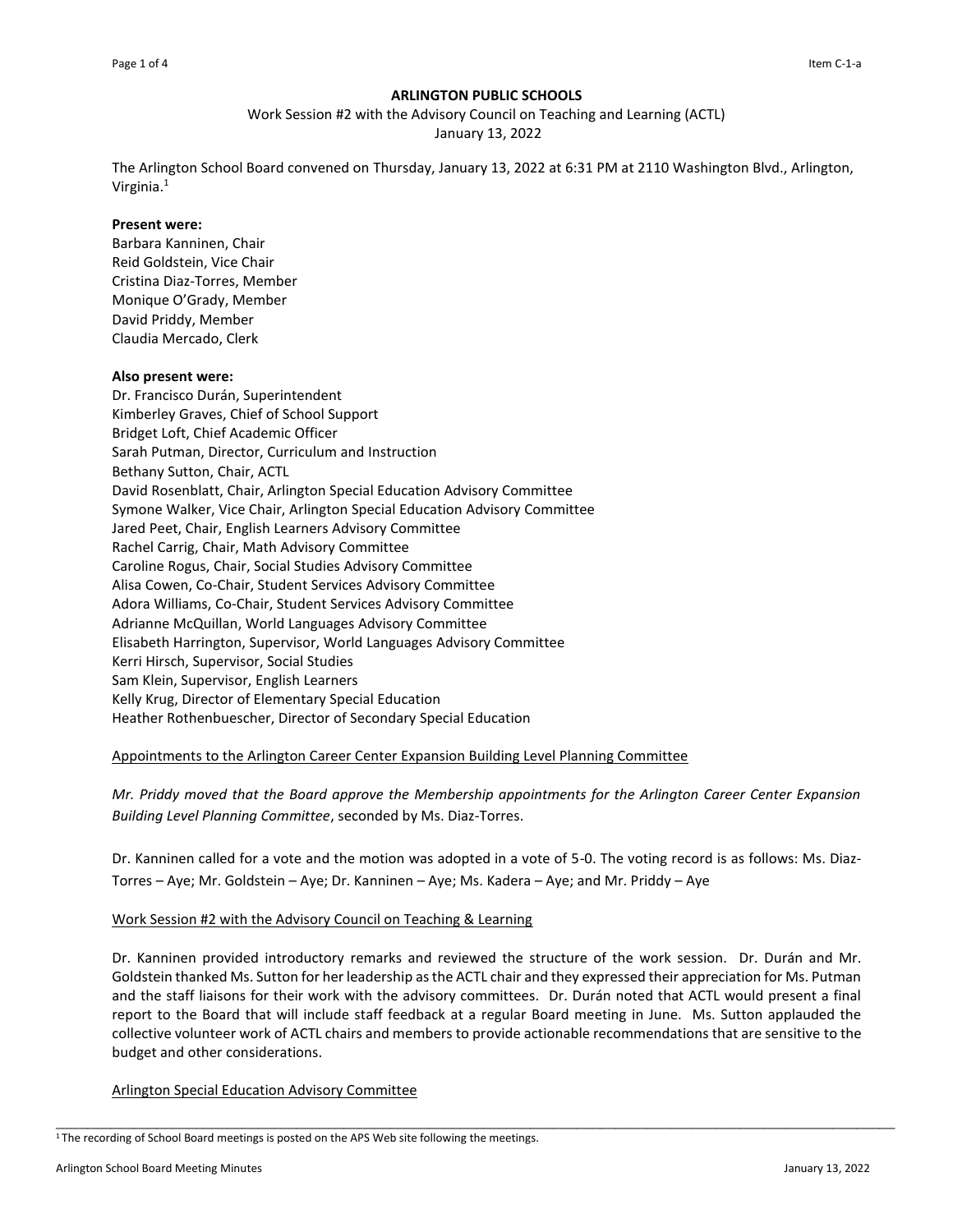Mr. Rosenblatt and Ms. Walker presented the following recommendations:

Recommendation #1: Staff for Inclusion by Reforming Budget Planning Factors Recommendation #2: Proactively Monitor and Invest in Pandemic Recovery Supports for Students with Disabilities

Ms. Diaz-Torres inquired about the planning factors working group. Ms. Krug explained that because of staffing, there wasn't enough personnel to fully support special education students in general courses, therefore after careful analysis, a proposal was created to appropriately allocate staffing that may result in a phased-in initiative with budgetary implications. Dr. Durán acknowledged the proposal and committed to addressing the allocation disparity and focusing on inclusion, noting that the planning factors have not been addressed since the late 1980s. Ms. Rothenbuescher spoke about recovery services opportunities and the review of the data from the Virginia Department of Education to effectively support students in different ways.

## English Learners Advisory Committee

Mr. Peet presented the following three recommendations:

Topic Area #1: Strengthen Tier 1 instruction through professional development for all educators, based on the recommendations from the WestEd Program Evaluation, that will work to increase academic rigor, sustained quality interactions, and purposeful language practices in all classrooms

Topic Area #2: Continue professional learning for Bilingual Family Liaisons as it relates to family needs during the pandemic

Topic Area #3: Streamline, consolidate, and enhance information flows to EL families with the end goal of empowering them to make informed decision about their students' education. Related to this is a desire by some EL parents to see an overall improvement in APS staff cultural competencies that encourage EL families to engage in their students' education process

Mr. Goldstein inquired about professional learning and Ms. Diaz-Torres wondered if there was a cohesive plan between the Bilingual Family Liaisons and Family and Community Engagement (FACE) office. Mr. Klein spoke about opportunities to engage parents in different languages and the use of outside vendors to expand learning opportunities. He also explained about the collaboration between the Bilingual Family Liaisons and Family and Community Engagement (FACE) office to ensure parents are informed, engaged, and have the opportunity to learn about the school system. Furthermore, Mr. Priddy expressed his concern about the workload placed on Bilingual Family Liaisons and if there is a need to increase these positions.

## Math Advisory Committee

Ms. Carrig presented the following two recommendations:

Recommendation #1: Complete the K-12 full textbook/instructional resource adoption using the \$3.2 million ARPA ESSER III Funds to provide essential textbooks and instructional materials for all students and specialized resources to help combat learning loss from COVID and close achievement gaps.

Recommendation #2: Implement a permanent 2.0 FTE allocation for Mathematics Coaches and 2.0 FTE allocation for Mathematics Interventionists at each school (elementary through high school) so that mathematics resources are on par with English Language Arts resources

Dr. Durán noted that the recommendations would be funded with FY 2021 closeout funds. Ms. Kadera questioned how the committee envisioned the rollout of recommendation #2 and Ms. Carrig explained that it would be a staggered rollout focusing on the areas with the highest learning loss. The Board briefly conversed about if the committee has begun conversations about future needs, resource adoption and technology.

\_\_\_\_\_\_\_\_\_\_\_\_\_\_\_\_\_\_\_\_\_\_\_\_\_\_\_\_\_\_\_\_\_\_\_\_\_\_\_\_\_\_\_\_\_\_\_\_\_\_\_\_\_\_\_\_\_\_\_\_\_\_\_\_\_\_\_\_\_\_\_\_\_\_\_\_\_\_\_\_\_\_\_\_\_\_\_\_\_\_\_\_\_\_\_\_\_\_\_\_\_\_\_\_\_\_\_\_

# Social Studies Advisory Committee

<sup>&</sup>lt;sup>1</sup>The recording of School Board meetings is posted on the APS Web site following the meetings.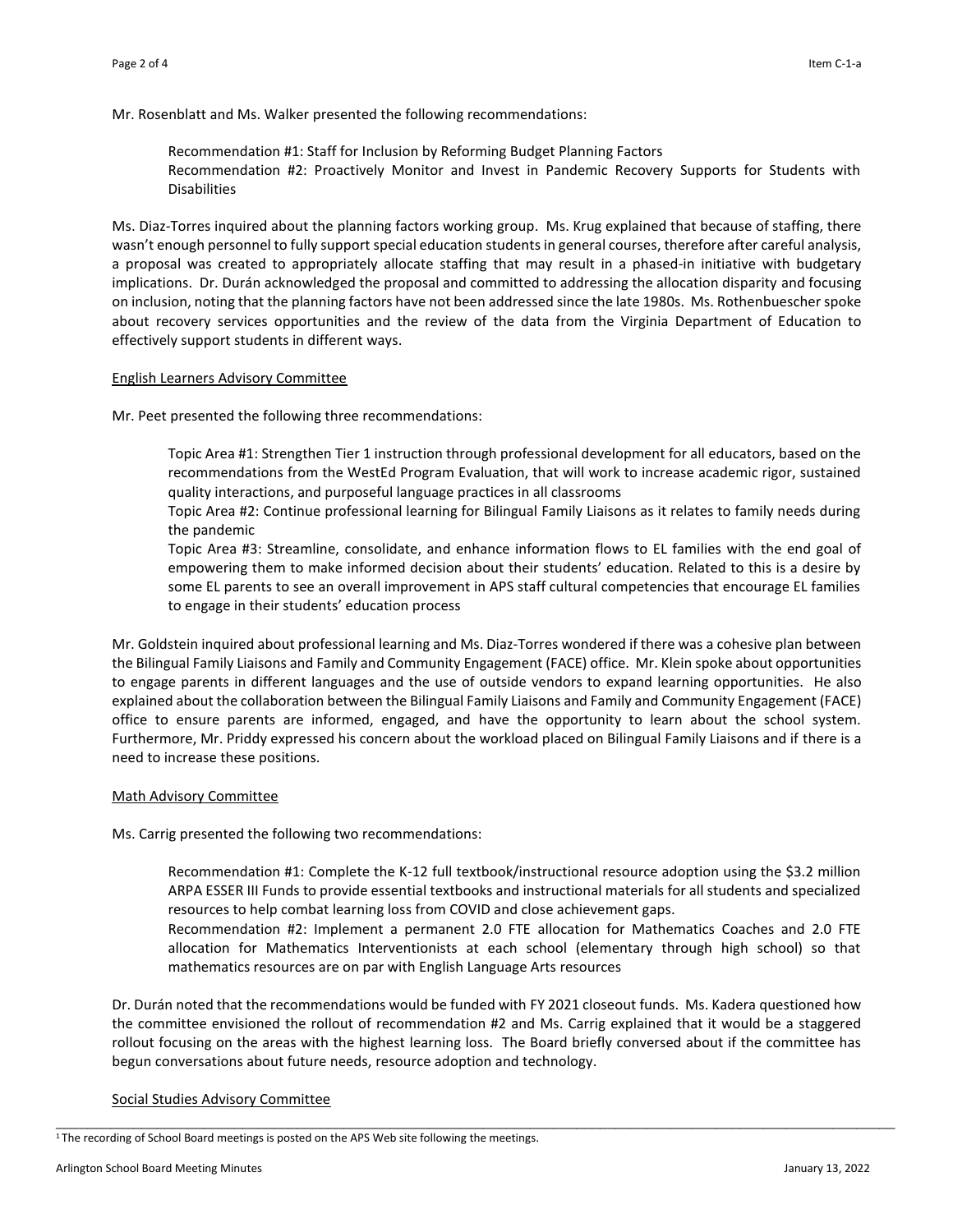Ms. Rogus spoke about the following recommendation:

Recommendation #1: Increase the amount of Social Studies instruction at the elementary level.

The Board discussed integrating Social Studies to improve literacy, finding opportunities for interdisciplinary integration, and the benefits of Social Studies performance assessments.

#### Student Services Advisory Committee

Ms. Cowen and Ms. Williams presented the following recommendations:

Recommendation #1: Conduct a full program evaluation of the APS Student Services Department programs and services relating to the implementation of social and emotional learning (SEL) programs and the tiered system of support.

Recommendation #2: Formally adopt Virginia Department of Education standards and new guidelines around the delivery and management of SEL within APS

Recommendation #3: Address student sources of stress, trauma, and other challenges to student mental wellbeing.

Recommendation #4: Adjust staffing of school psychologists and social workers to allow for one full time psychologist and one full time social worker assigned to each elementary, middle, high, and alternative program school.

Dr. Kanninen began the discussion by affirming that student's socio-emotional wellbeing is a top priority and Mr. Priddy suggested a meeting solely devoted to this topic. They then discussed defining SEL in terms of evaluating programs.

#### World Languages Advisory Committee

Ms. McQuillan shared the following recommendations:

Topic Area #1: Dual Language Instruction at APS (Recommendation: adoption of the Task Force recommendations.)

Topic Area #2: Spanish for Fluent Speakers Curriculum and Resources (Recommendation: additional time for a curriculum writing team to complete SFS 1 curriculum, purchase additional readers for all levels, and provide professional learning in the area of literacy to teachers of SFS.)

Topic Area #3: Professional Learning for ASL Teachers (Recommendation: support the new team of ASL teachers with professional learning in the new VDOE Standards of Learning for ASL and provide additional time for curriculum writing.)

The Board discussed resources for Spanish fluent speakers, curriculum development, and course offerings at the Career Center.

Ms. Sutton thanked the Board for the opportunity to address the Board with recommendations. She explained that ACTL also has an arts committee but did not present this year because the committee is undergoing leadership change and a reorganization. Ms. Sutton also explained that ACTL would work to create a summary of recommendations and their status for the past three years, replicating the valuable effort done in June of 2019, as a long-term benchmark and accountability mechanism. She also spoke about her engagement in the revision of the advisory committee School Board Policy and Policy Implementation Procedures (PIPs) to better operationalize ACTL and encourage crosscommittee collaboration. Dr. Kanninen explained that although the ACTL recommendations are informative, it takes time and many discussions across departments before they are included in the budget. Dr. Durán appreciated learning about the 2019 summary and highlighted the importance of holding one another accountable on the recommendations presented as they focus on the Strategic Plan.

\_\_\_\_\_\_\_\_\_\_\_\_\_\_\_\_\_\_\_\_\_\_\_\_\_\_\_\_\_\_\_\_\_\_\_\_\_\_\_\_\_\_\_\_\_\_\_\_\_\_\_\_\_\_\_\_\_\_\_\_\_\_\_\_\_\_\_\_\_\_\_\_\_\_\_\_\_\_\_\_\_\_\_\_\_\_\_\_\_\_\_\_\_\_\_\_\_\_\_\_\_\_\_\_\_\_\_\_

#### **ADJOURNMENT**

<sup>&</sup>lt;sup>1</sup>The recording of School Board meetings is posted on the APS Web site following the meetings.